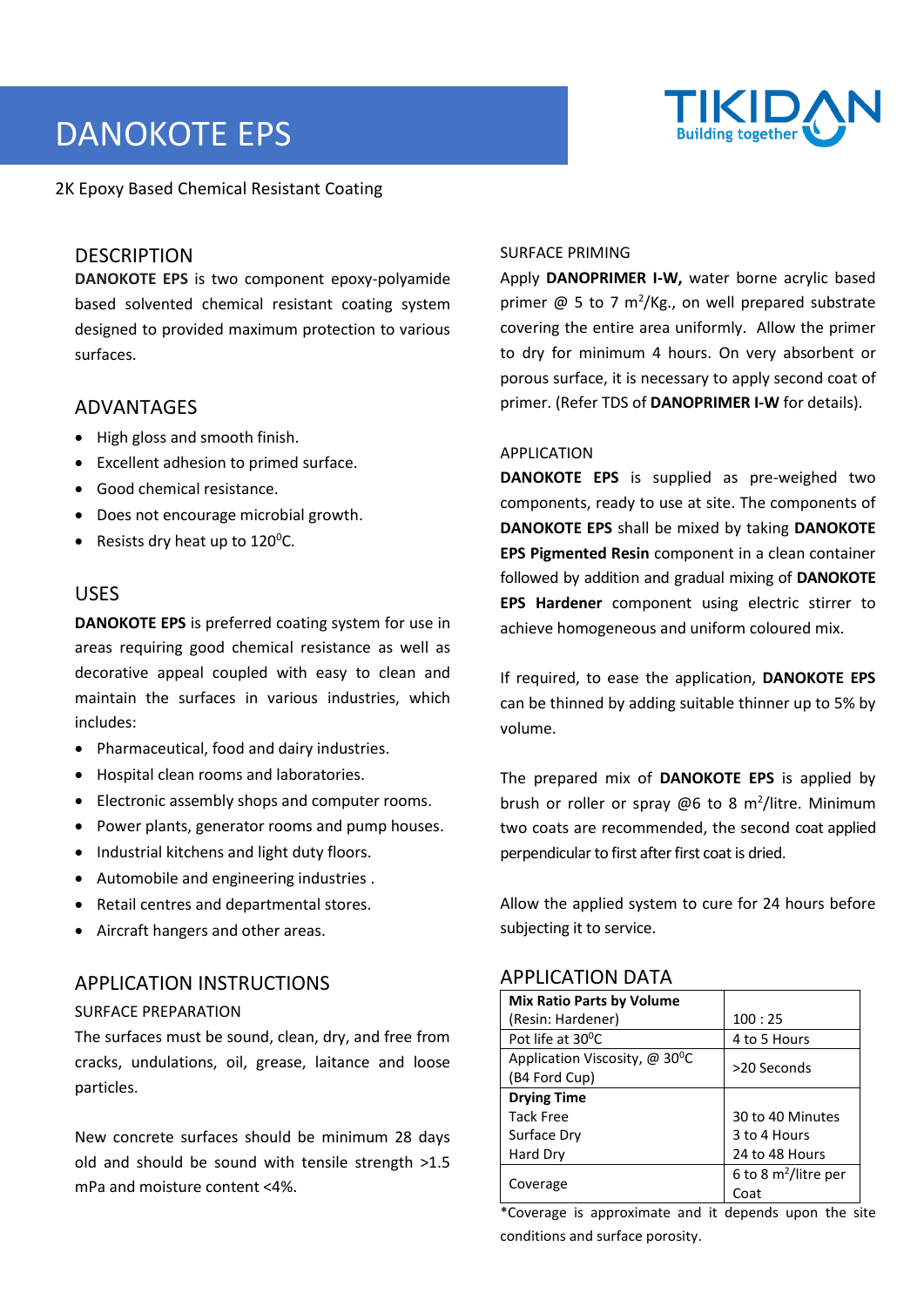

# CLEANING

Immediately after application of **DANOKOTE EPS**, use suitable aromatic solvent for cleaning application tools.

# SUPPLY

**DANOKOTE EPS** is supplied in following pack size. It has a shelf life of 12 months when stored under the covered shed in sealed condition.

| <b>Pigmented Resin</b> | <b>Hardener</b> |
|------------------------|-----------------|
| 20 Litre               | 5 Litre         |

# PROPERTIES OF APPLIED PRODUCT\*

#### STORAGE

**DANOKOTE EPS** must be stored above 5°C. Store under the shed & protect from extremes of temperature, heat, direct sunlight and children.

# SAFETY PRECAUTIONS

As with all chemical products, care should be taken during use and storage of **DANOKOTE EPS.**

| S.No.          | <b>Test</b>                               | <b>Equipment / Test Method</b>                                                                    | Specification                                                                                                                                |
|----------------|-------------------------------------------|---------------------------------------------------------------------------------------------------|----------------------------------------------------------------------------------------------------------------------------------------------|
| $\mathbf{1}$   | Supply Viscosity @ 30°C                   | <b>B4 Ford Cup</b>                                                                                | >60 Seconds                                                                                                                                  |
| 2              | <b>Specific Gravity</b>                   | <b>ASTM D1475</b>                                                                                 | >1.0                                                                                                                                         |
| 3              | Non-Volatile Matter                       | Stoving at 120°C for 1 Hour                                                                       | >58%                                                                                                                                         |
| 4              | Finish                                    | Visual                                                                                            | Smooth and Glossy                                                                                                                            |
| 5              | Gloss                                     | Gloss-O-meter                                                                                     | 75 ± 05 units @ 60°                                                                                                                          |
| 6              | <b>Covering Capacity</b>                  | <b>Spray Application</b>                                                                          | 6-8 sq.m/liter @ 25-30 $\mu$ at 100% transfer<br>efficiency                                                                                  |
| $\overline{7}$ | Dry Film Thickness                        | <b>Digital Thickness Gauge</b>                                                                    | 25 to 30 $\mu$ per coat                                                                                                                      |
| 8              | Adhesion (1mm cut for<br>DFT up to 50 µm) | ASTM - D 3359                                                                                     | 100% Adhesion                                                                                                                                |
| 9              | Flexibility                               | Conical Mandrel / ASTM D522 (1/4" dia)                                                            | No cracking of paint film                                                                                                                    |
| 10             | <b>Pencil Hardness</b>                    | ASTM D3363                                                                                        | Minimum 3B pencil hardness after 30<br>hours curing at ambient temperature                                                                   |
| 11             | <b>Scratch Hardness</b>                   | <b>Scratch Hardness Tester</b>                                                                    | Passes at 1.5 kg load                                                                                                                        |
| 12             | Resistance to Salt Spray                  | ASTM B117                                                                                         | No blistering or loss of adhesion and the<br>rust creepage from the cross cut line<br>should not exceed 1.5 mm on both side<br>after 500 hrs |
| 13             | <b>Resistance to Acid</b>                 | Immerse half portion in 0.1 N H <sub>2</sub> SO <sub>4</sub> for<br>24 hours at room temperature. | No blistering. No failure of adhesion. No<br>deterioration of hardness.                                                                      |
| 14             | Resistance to Alkali                      | Immerse half portion in 0.1 N NaOH for<br>24 hours at room temperature.                           | No blistering. No failure of adhesion. No<br>deterioration of hardness.                                                                      |
| 15             | Resistance to Cold water                  | half<br>Immerse<br>portion<br>at<br>room<br>temperature for 24 hours.                             | No blistering. No failure of adhesion. No<br>deterioration of hardness.                                                                      |
| 16             | <b>Impact Test</b>                        | Impact Tester Ericson - 304                                                                       | No cracking / flaking of paint film. Direct<br>hit with the 0.908 kg load, 20" height ball<br>dia 5/8"                                       |

\*Properties tested under laboratory condition for specimens cured for 15days @300C. Properties may vary based on actual site conditions.